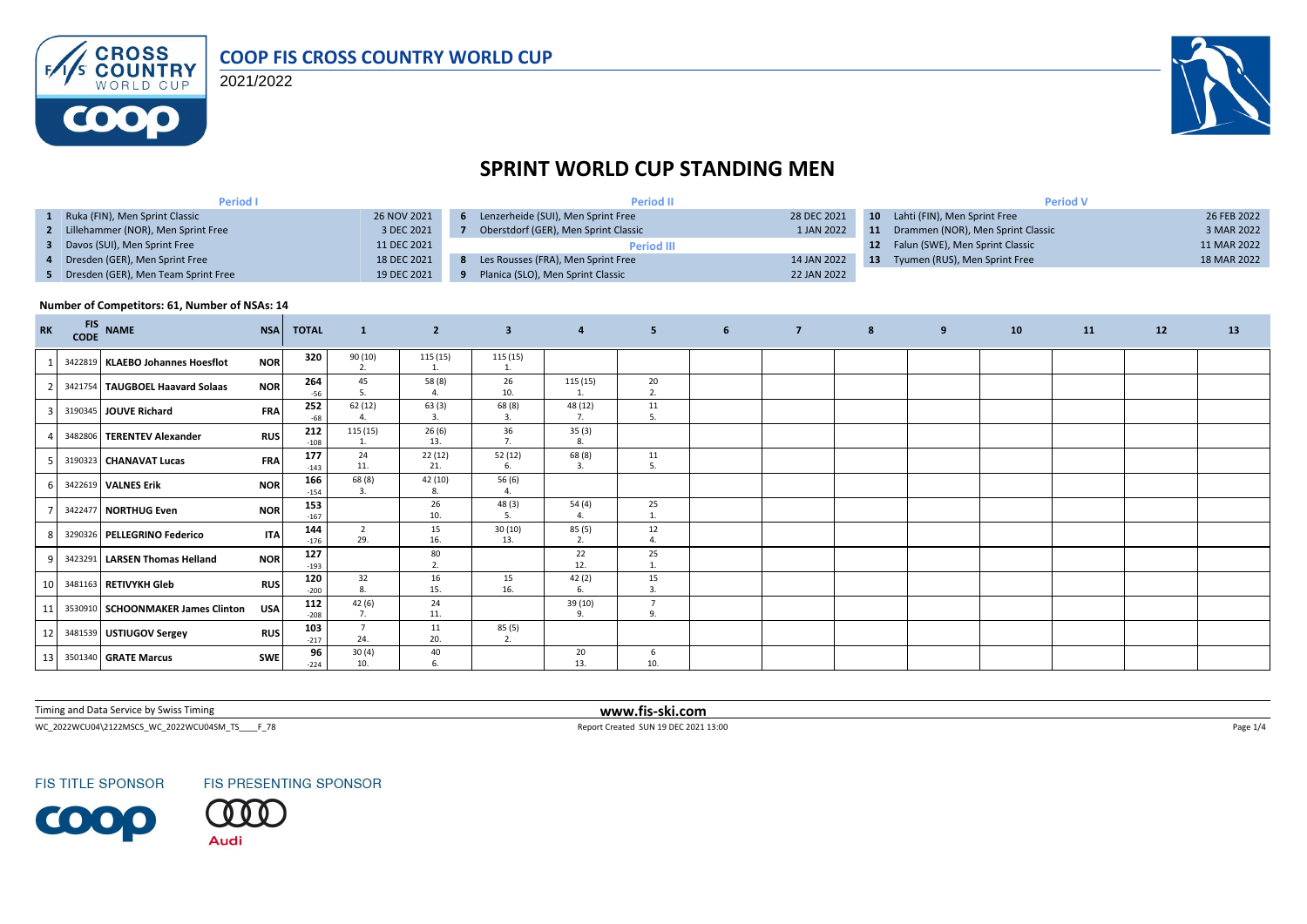

**CROSS**<br>**COUNTRY**<br>WORLD CUP 2021/2022

 $F/1/s$ 

**COOO** 



### **SPRINT WORLD CUP STANDING MEN**

| $\mathbf{R}\mathbf{K}$ |         | FIS NAME<br>CODE NAME              | <b>NSA</b> | <b>TOTAL</b> | $\mathbf{1}$                   | $\overline{2}$                 | $\overline{\mathbf{3}}$ | 4             | 5                              | 6 | $\overline{7}$ | 8 | 9 | 10 <sup>1</sup> | 11 | 12 | 13 |
|------------------------|---------|------------------------------------|------------|--------------|--------------------------------|--------------------------------|-------------------------|---------------|--------------------------------|---|----------------|---|---|-----------------|----|----|----|
|                        |         | 14 3421164 SKAR Sindre Bjoernestad | <b>NOR</b> | 84<br>$-236$ |                                | 18 (4)<br>17.                  | $\mathbf{1}$<br>30.     | 45<br>5.      | 20<br>2.                       |   |                |   |   |                 |    |    |    |
| 15                     |         | 3180865 VUORINEN Lauri             | <b>FIN</b> | 75<br>$-245$ | 16(1)<br>16.                   | 45<br>5.                       |                         | 11<br>20.     | $\overline{\mathbf{3}}$<br>13. |   |                |   |   |                 |    |    |    |
| 16                     |         | 3482277 BOLSHUNOV Alexander        | <b>RUS</b> | 70<br>$-250$ | 14<br>17.                      | 41(5)<br>7.                    |                         |               | 15<br>3.                       |   |                |   |   |                 |    |    |    |
| 17                     |         | 3510377 HEDIGER Jovian             | SUI        | 63<br>$-257$ | 18<br>14.                      |                                | 10<br>21.               | 26<br>10.     | 9<br>7.                        |   |                |   |   |                 |    |    |    |
| 18                     |         | 3501278 PERSSON Anton              | SWE        | 58<br>$-262$ | 22<br>12.                      |                                | 36(4)<br>8.             |               |                                |   |                |   |   |                 |    |    |    |
| 19                     |         | 3420909 GOLBERG Paal               | <b>NOR</b> | 57<br>$-263$ | 34(5)<br>9.                    | 15(2)<br>18.                   | 8<br>23.                |               |                                |   |                |   |   |                 |    |    |    |
| 20                     |         | 3510656 GROND Valerio              | SUI        | 53<br>$-267$ |                                |                                | 26(2)<br>11.            | 18<br>14.     | 9<br>7.                        |   |                |   |   |                 |    |    |    |
| 21                     |         | 3420961 KROGH Finn Haagen          | <b>NOR</b> | 53<br>$-267$ |                                | 29<br>9.                       |                         | 24<br>11.     |                                |   |                |   |   |                 |    |    |    |
| 22                     |         | 3150570 NOVAK Michal               | <b>CZE</b> | 51<br>$-269$ |                                | 18<br>14.                      | 18<br>14.               | 13<br>18.     | $\overline{2}$<br>14.          |   |                |   |   |                 |    |    |    |
| 23                     |         | 3530902 OGDEN Ben                  | <b>USA</b> | 46<br>$-274$ | 23(3)<br>13.                   | $\mathbf{1}$<br>30.            | 22<br>12.               |               |                                |   |                |   |   |                 |    |    |    |
| 24                     |         | 3180861 MAKI Joni                  | <b>FIN</b> | 45<br>$-275$ | 42 (2)<br>6.                   | $\overline{\mathbf{3}}$<br>28. |                         |               |                                |   |                |   |   |                 |    |    |    |
| 25                     |         | 3501010 HAEGGSTROEM Johan          | SWE        | 41<br>$-279$ | 6<br>25.                       | $\overline{7}$<br>24.          | 16<br>15.               | 6<br>25.      | 6<br>10.                       |   |                |   |   |                 |    |    |    |
| 26                     |         | 3190282 JAY Renaud                 | <b>FRA</b> | 36<br>$-284$ |                                | $\overline{4}$<br>27.          | 9<br>22.                | 15<br>16.     | 8<br>8.                        |   |                |   |   |                 |    |    |    |
| 27                     |         | 3510451 SCHAAD Roman               | SUI        | 30<br>$-290$ |                                |                                | 30(1)<br>9.             |               |                                |   |                |   |   |                 |    |    |    |
| 28                     |         | 3530713 BOLGER Kevin               | <b>USA</b> | 29<br>$-291$ |                                | 22<br>12.                      |                         |               | $\overline{7}$<br>9.           |   |                |   |   |                 |    |    |    |
| 29                     |         | 3150664 CERNY Ondrej               | <b>CZE</b> | 29<br>$-291$ |                                |                                | 13<br>18.               | 16 (6)<br>21. |                                |   |                |   |   |                 |    |    |    |
| 30 <sup>1</sup>        | 3501587 | <b>BERGLUND Gustaf</b>             | <b>SWE</b> | 27<br>$-293$ | $\overline{\mathbf{3}}$<br>28. | 8<br>23.                       | $\overline{2}$<br>29.   | 9<br>22.      | 5<br>11.                       |   |                |   |   |                 |    |    |    |
| 31                     |         | 3220016 YOUNG Andrew               | <b>GBR</b> | 25<br>$-295$ |                                |                                |                         | 15(1)<br>17.  | 10<br>6.                       |   |                |   |   |                 |    |    |    |

Timing and Data Service by Swiss Timing **www.fis-ski.com**

 $WC_2022WCU04\text{2122MSCS\_WC_2022WCU045M_T5\_F_278} \qquad \qquad \nonumber \\ \textbf{Report Created SUN 19 DEC 2021 13:00} \qquad \qquad \nonumber \\$ 



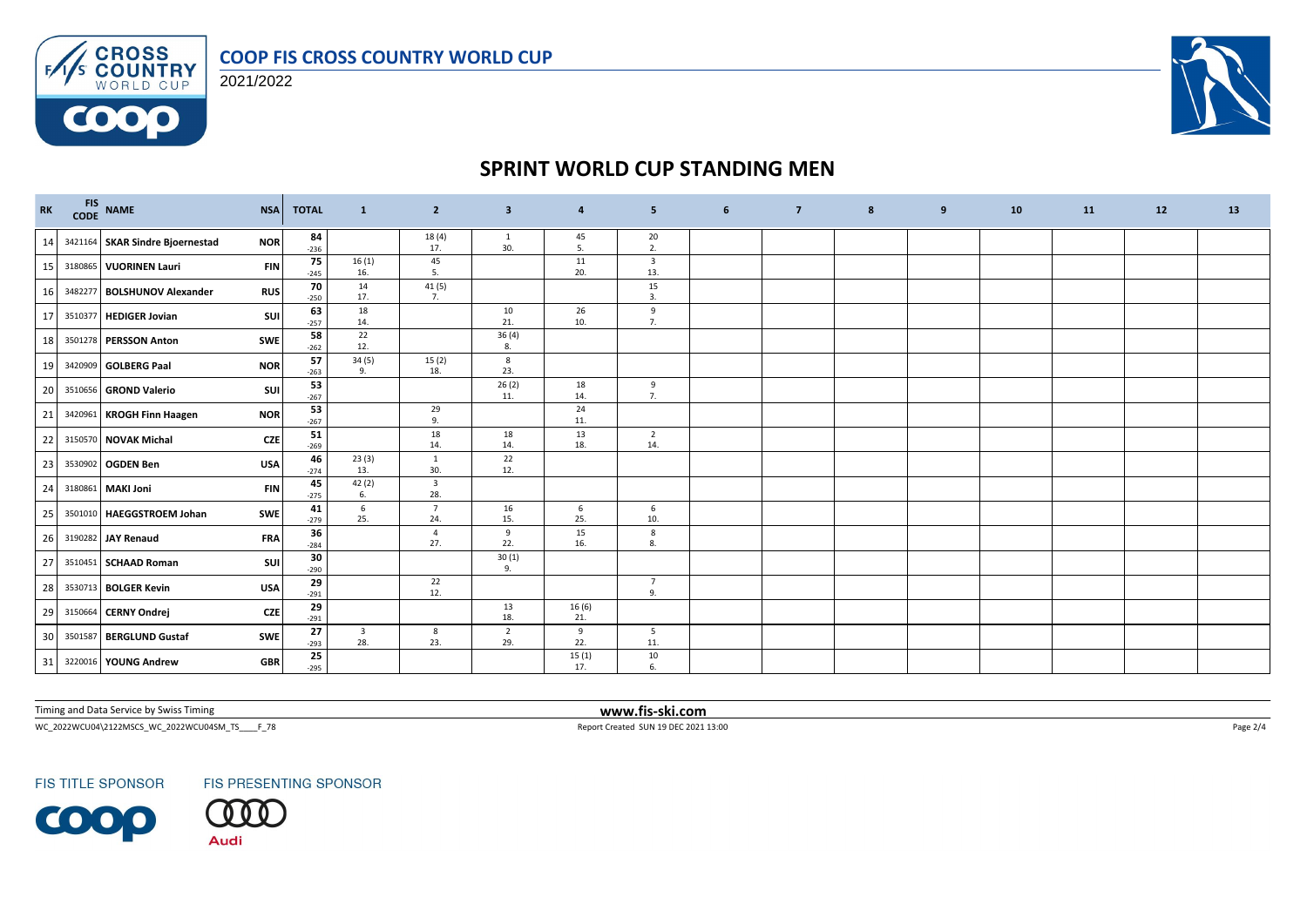

**CROSS**<br>**COUNTRY**<br>WORLD CUP 2021/2022

 $F/1/s$ 

0000



### **SPRINT WORLD CUP STANDING MEN**

| $\mathbf{R}\mathbf{K}$ | FIS NAME<br>CODE NAME                | <b>NSA</b><br><b>TOTAL</b>         | $\mathbf{1}$             | $\overline{2}$         | $\overline{\mathbf{3}}$ | 4                              | 5 <sub>5</sub>                 | 6 | $\overline{7}$ | 8 | 9 | 10 | 11 | 12 | 13 |
|------------------------|--------------------------------------|------------------------------------|--------------------------|------------------------|-------------------------|--------------------------------|--------------------------------|---|----------------|---|---|----|----|----|----|
| 32                     | 3150549 SELLER Ludek                 | 24<br><b>CZE</b><br>$-296$         | $\overline{4}$<br>27.    |                        | 6<br>25.                | 12<br>19.                      | $\overline{2}$<br>14.          |   |                |   |   |    |    |    |    |
| 33                     | 3180990 HAARALA Juuso                | 22<br><b>FIN</b><br>$-298$         | 8<br>23.                 | $5\overline{5}$<br>26. | $\overline{4}$<br>27.   | $\overline{2}$<br>29.          | $\overline{\mathbf{3}}$<br>13. |   |                |   |   |    |    |    |    |
| 34                     | 3181408 MOILANEN Niilo               | $22$<br><b>FIN</b><br>$-298$       | 9<br>22.                 | 9<br>22.               |                         | $\overline{4}$<br>27.          |                                |   |                |   |   |    |    |    |    |
| 35                     | 3220033 CLUGNET James                | 18<br><b>GBR</b><br>$-302$         |                          |                        | 5<br>26.                | $\overline{\mathbf{3}}$<br>28. | 10<br>6.                       |   |                |   |   |    |    |    |    |
| 36                     | 3430103 STAREGA Maciej               | 17<br>POL<br>$-303$                |                          | 6<br>25.               | 11<br>20.               |                                |                                |   |                |   |   |    |    |    |    |
| 37                     | 3150637 PECHOUSEK Jan                | 16<br><b>CZE</b><br>$-304$         |                          |                        |                         | 16<br>15.                      |                                |   |                |   |   |    |    |    |    |
| 38                     | 3181133 MANNILA Lauri                | 16<br><b>FIN</b><br>$-304$         | 16<br>15.                |                        |                         |                                |                                |   |                |   |   |    |    |    |    |
| 39                     | 3510588 RIEBLI Janik                 | 14<br>SUI<br>$-306$                |                          |                        | 14<br>17.               |                                |                                |   |                |   |   |    |    |    |    |
| 40                     | 3530911 JAGER Luke<br><b>USA</b>     | 13<br>$-307$                       | 13<br>18.                |                        |                         |                                |                                |   |                |   |   |    |    |    |    |
| 41                     | 3423627 SKAANES Haakon<br><b>NOR</b> | 13<br>$-307$                       |                          | 13(1)<br>19.           |                         |                                |                                |   |                |   |   |    |    |    |    |
| 42                     | 3290379 de FABIANI Francesco         | 12<br><b>ITA</b><br>$-308$         |                          |                        |                         |                                | 12<br>4.                       |   |                |   |   |    |    |    |    |
| 43                     | 3510417 KAESER Erwan                 | ${\bf 12}$<br><b>SUI</b><br>$-308$ |                          |                        | 12<br>19.               |                                |                                |   |                |   |   |    |    |    |    |
| 44                     | 3482105 YAKIMUSHKIN Ivan             | 12<br><b>RUS</b><br>$-308$         | 12<br>19.                |                        |                         |                                |                                |   |                |   |   |    |    |    |    |
| 45                     | 3181098 SUHONEN Verneri              | 11<br><b>FIN</b><br>$-309$         | 11<br>20.                |                        |                         |                                |                                |   |                |   |   |    |    |    |    |
| 46                     | 3180508 HAKOLA Ristomatti            | 10<br><b>FIN</b><br>$-310$         | 10<br>21.                |                        |                         |                                |                                |   |                |   |   |    |    |    |    |
| 47                     | 3190429 CHAUTEMPS Arnaud             | <b>FRA</b><br>$-312$               | 8                        |                        |                         |                                | 8<br>8.                        |   |                |   |   |    |    |    |    |
| 48                     | 3290533 HELLWEGER Michael            | <b>ITA</b><br>$-312$               | 8                        |                        |                         | 8<br>23.                       |                                |   |                |   |   |    |    |    |    |
| 49                     | 3560145 CRV Vili                     | SLO<br>$-313$                      | $\overline{\phantom{a}}$ |                        |                         | $\overline{7}$<br>24.          |                                |   |                |   |   |    |    |    |    |

Timing and Data Service by Swiss Timing **www.fis-ski.com**

 $WC_2022WCU04\text{2122MSCS\_WC_2022WCU045M_TS_1\_\_F238}\label{eq:WCC202113:00} \textbf{Page 3/4}$